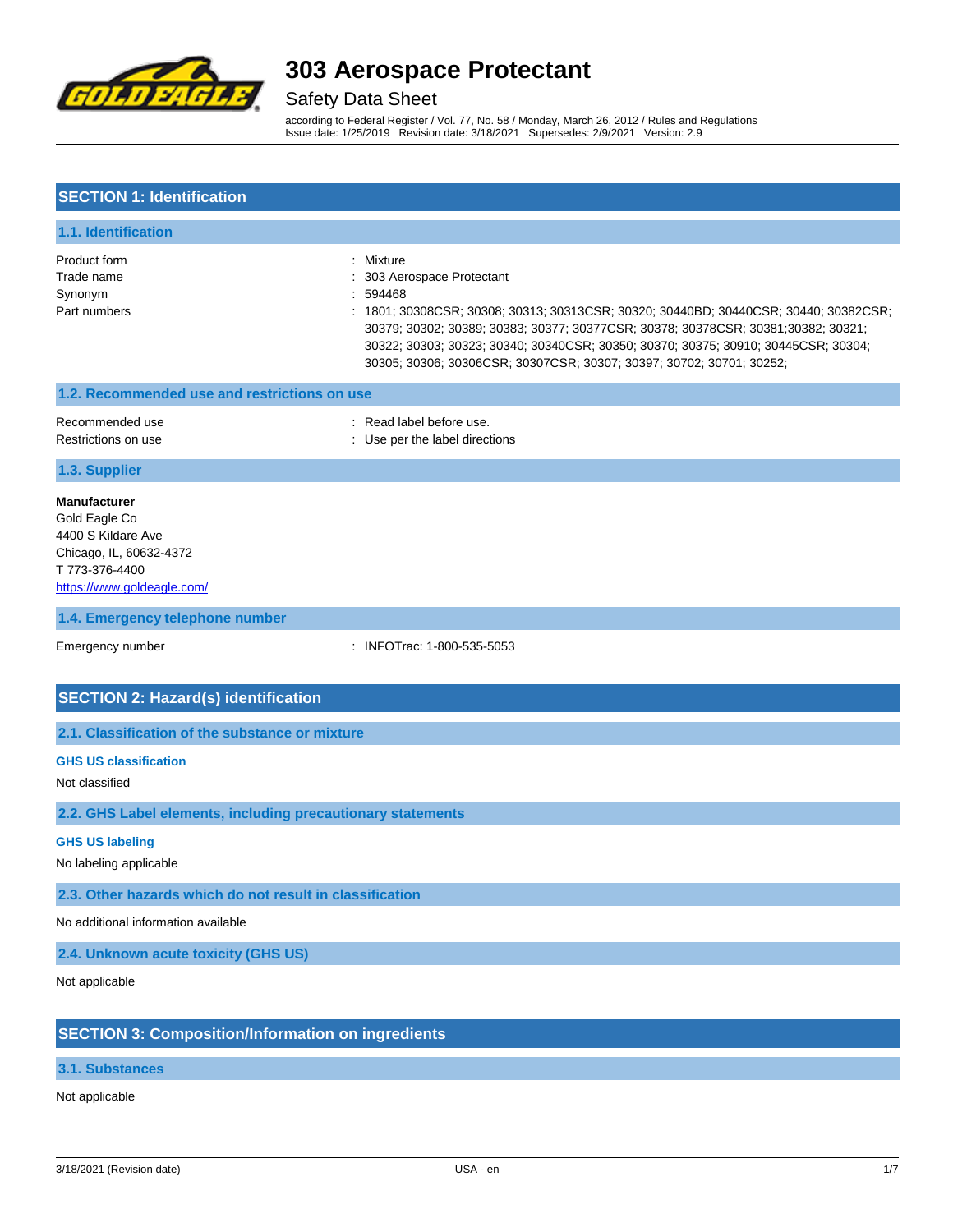### Safety Data Sheet

according to Federal Register / Vol. 77, No. 58 / Monday, March 26, 2012 / Rules and Regulations

### **3.2. Mixtures**

This mixture does not contain any substances to be mentioned according to the criteria of section 3.2 of HazCom 2012

| <b>SECTION 4: First-aid measures</b>                                                                                                                       |                                                                                                                                                                                                            |
|------------------------------------------------------------------------------------------------------------------------------------------------------------|------------------------------------------------------------------------------------------------------------------------------------------------------------------------------------------------------------|
| 4.1. Description of first aid measures                                                                                                                     |                                                                                                                                                                                                            |
| First-aid measures after inhalation<br>First-aid measures after skin contact<br>First-aid measures after eye contact<br>First-aid measures after ingestion | Remove person to fresh air and keep comfortable for breathing.<br>Wash skin with plenty of water.<br>Rinse eyes with water as a precaution.<br>: Call a poison center/doctor/physician if you feel unwell. |
| 4.2. Most important symptoms and effects (acute and delayed)                                                                                               |                                                                                                                                                                                                            |
| No additional information available                                                                                                                        |                                                                                                                                                                                                            |
| 4.3. Immediate medical attention and special treatment, if necessary                                                                                       |                                                                                                                                                                                                            |
| Treat symptomatically.                                                                                                                                     |                                                                                                                                                                                                            |
| <b>SECTION 5: Fire-fighting measures</b>                                                                                                                   |                                                                                                                                                                                                            |
| 5.1. Suitable (and unsuitable) extinguishing media                                                                                                         |                                                                                                                                                                                                            |
| Suitable extinguishing media                                                                                                                               | : Water spray. Dry powder. Foam. Carbon dioxide.                                                                                                                                                           |
| 5.2. Specific hazards arising from the chemical                                                                                                            |                                                                                                                                                                                                            |
| Hazardous decomposition products in case of fire                                                                                                           | : Toxic fumes may be released.                                                                                                                                                                             |
| 5.3. Special protective equipment and precautions for fire-fighters                                                                                        |                                                                                                                                                                                                            |
| Protection during firefighting                                                                                                                             | : Do not attempt to take action without suitable protective equipment. Self-contained breathing<br>apparatus. Complete protective clothing.                                                                |
| <b>SECTION 6: Accidental release measures</b>                                                                                                              |                                                                                                                                                                                                            |
| 6.1. Personal precautions, protective equipment and emergency procedures                                                                                   |                                                                                                                                                                                                            |
| 6.1.1. For non-emergency personnel                                                                                                                         |                                                                                                                                                                                                            |
| Emergency procedures                                                                                                                                       | : Ventilate spillage area.                                                                                                                                                                                 |
| 6.1.2. For emergency responders                                                                                                                            |                                                                                                                                                                                                            |
| Protective equipment                                                                                                                                       | Do not attempt to take action without suitable protective equipment. For further information refer<br>to section 8: "Exposure controls/personal protection".                                               |

**6.2. Environmental precautions**

Avoid release to the environment.

**6.3. Methods and material for containment and cleaning up** Methods for cleaning up **interval on the CO** in Take up liquid spill into absorbent material. Other information **intervals and the intervals** of materials or solid residues at an authorized site. **6.4. Reference to other sections**

For further information refer to section 13.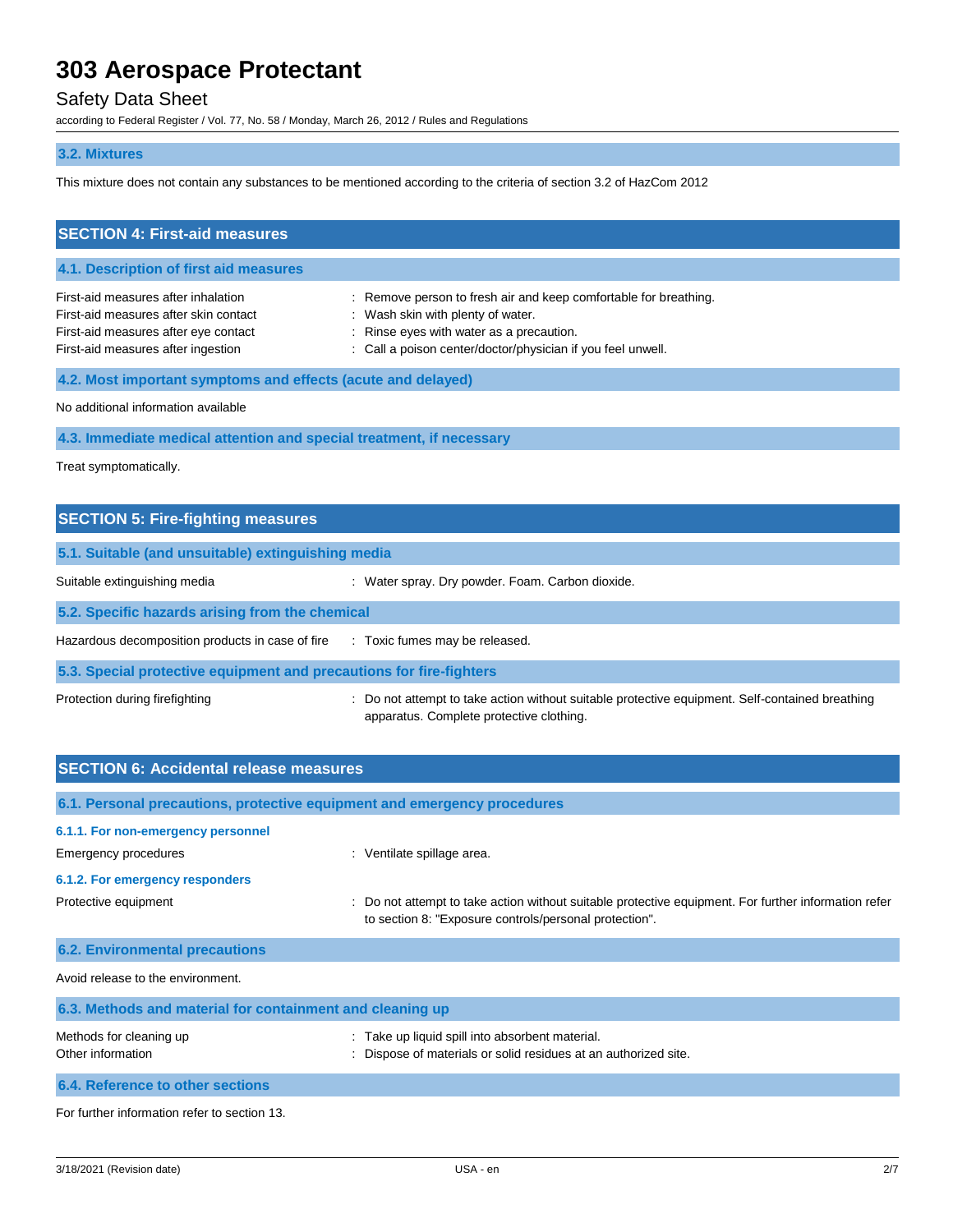### Safety Data Sheet

according to Federal Register / Vol. 77, No. 58 / Monday, March 26, 2012 / Rules and Regulations

| <b>SECTION 7: Handling and storage</b>                                              |                                                                                                                                                                                            |
|-------------------------------------------------------------------------------------|--------------------------------------------------------------------------------------------------------------------------------------------------------------------------------------------|
| 7.1. Precautions for safe handling                                                  |                                                                                                                                                                                            |
| Precautions for safe handling<br>Hygiene measures                                   | : Ensure good ventilation of the work station. Wear personal protective equipment.<br>Do not eat, drink or smoke when using this product. Always wash hands after handling the<br>product. |
| 7.2. Conditions for safe storage, including any incompatibilities                   |                                                                                                                                                                                            |
| Storage conditions                                                                  | : Store in a well-ventilated place. Keep cool.                                                                                                                                             |
| <b>SECTION 8: Exposure controls/personal protection</b>                             |                                                                                                                                                                                            |
| <b>8.1. Control parameters</b>                                                      |                                                                                                                                                                                            |
| <b>303 Aerospace Protectant</b>                                                     |                                                                                                                                                                                            |
| No additional information available                                                 |                                                                                                                                                                                            |
| 8.2. Appropriate engineering controls                                               |                                                                                                                                                                                            |
| Appropriate engineering controls<br>Environmental exposure controls                 | : Ensure good ventilation of the work station.<br>: Avoid release to the environment.                                                                                                      |
| 8.3. Individual protection measures/Personal protective equipment                   |                                                                                                                                                                                            |
| Personal protective equipment:<br>Gloves. In case of splash hazard: safety glasses. |                                                                                                                                                                                            |
| Hand protection:                                                                    |                                                                                                                                                                                            |
| Protective gloves                                                                   |                                                                                                                                                                                            |
| Eye protection:                                                                     |                                                                                                                                                                                            |
| Safety glasses                                                                      |                                                                                                                                                                                            |
| Skin and body protection:                                                           |                                                                                                                                                                                            |
| Wear suitable protective clothing                                                   |                                                                                                                                                                                            |
| <b>Respiratory protection:</b>                                                      |                                                                                                                                                                                            |
| In case of insufficient ventilation, wear suitable respiratory equipment            |                                                                                                                                                                                            |
| Personal protective equipment symbol(s):<br>m.                                      |                                                                                                                                                                                            |



### **SECTION 9: Physical and chemical properties**

**9.1. Information on basic physical and chemical properties**

- Physical state : Liquid Appearance : Cloudy. Color : White : White
	-
	-
	-
- Odor : Characteristic odour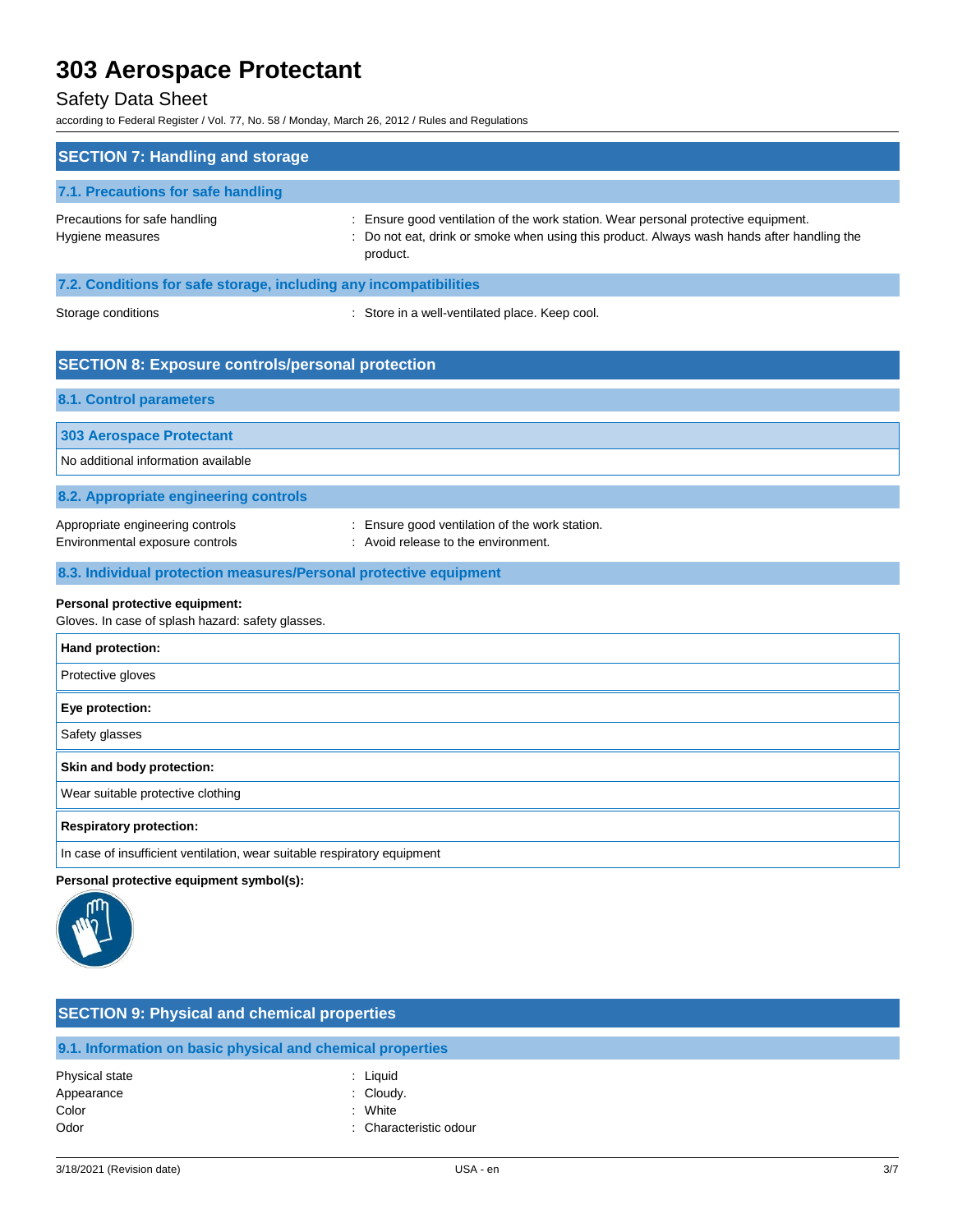### Safety Data Sheet

according to Federal Register / Vol. 77, No. 58 / Monday, March 26, 2012 / Rules and Regulations

| Odor threshold<br>рH<br>Melting point<br>Freezing point<br>Boiling point<br>Flash point<br>Relative evaporation rate (butyl acetate=1)<br>Relative evaporation rate (ether=1)<br>Flammability (solid, gas)<br>Vapor pressure<br>Relative vapor density at 20 °C<br>Relative density | No data available<br>$:7-8$<br>Not applicable<br>: $\approx 0$ °C<br>$:212$ °F<br>> 212 °F<br>No data available<br>$:$ < 1<br>Not applicable.<br>No data available<br>0.62<br>$: z = 1.01$ |
|-------------------------------------------------------------------------------------------------------------------------------------------------------------------------------------------------------------------------------------------------------------------------------------|--------------------------------------------------------------------------------------------------------------------------------------------------------------------------------------------|
| Solubility                                                                                                                                                                                                                                                                          | Miscible with water.<br>Water: $\approx$ 100 %                                                                                                                                             |
| Partition coefficient n-octanol/water (Log Pow)<br>Auto-ignition temperature<br>Decomposition temperature<br>Viscosity, kinematic<br>Viscosity, dynamic<br><b>Explosion limits</b><br>Explosive properties<br>Oxidizing properties                                                  | No data available<br>No data available<br>: No data available<br>: 3 mm <sup>2</sup> /s (40 °C)<br>No data available<br>: No data available<br>Not explosive.<br>Not oxidising.            |

**9.2. Other information**

No additional information available

| <b>SECTION 10: Stability and reactivity</b> |  |
|---------------------------------------------|--|
|                                             |  |

#### **10.1. Reactivity**

The product is non-reactive under normal conditions of use, storage and transport.

**10.2. Chemical stability**

Stable under normal conditions.

**10.3. Possibility of hazardous reactions**

No dangerous reactions known under normal conditions of use.

**10.4. Conditions to avoid**

None under recommended storage and handling conditions (see section 7).

**10.5. Incompatible materials**

No additional information available

**10.6. Hazardous decomposition products**

Under normal conditions of storage and use, hazardous decomposition products should not be produced.

| <b>SECTION 11: Toxicological information</b> |                  |  |  |
|----------------------------------------------|------------------|--|--|
| 11.1. Information on toxicological effects   |                  |  |  |
| Acute toxicity (oral)                        | : Not classified |  |  |
| Acute toxicity (dermal)                      | : Not classified |  |  |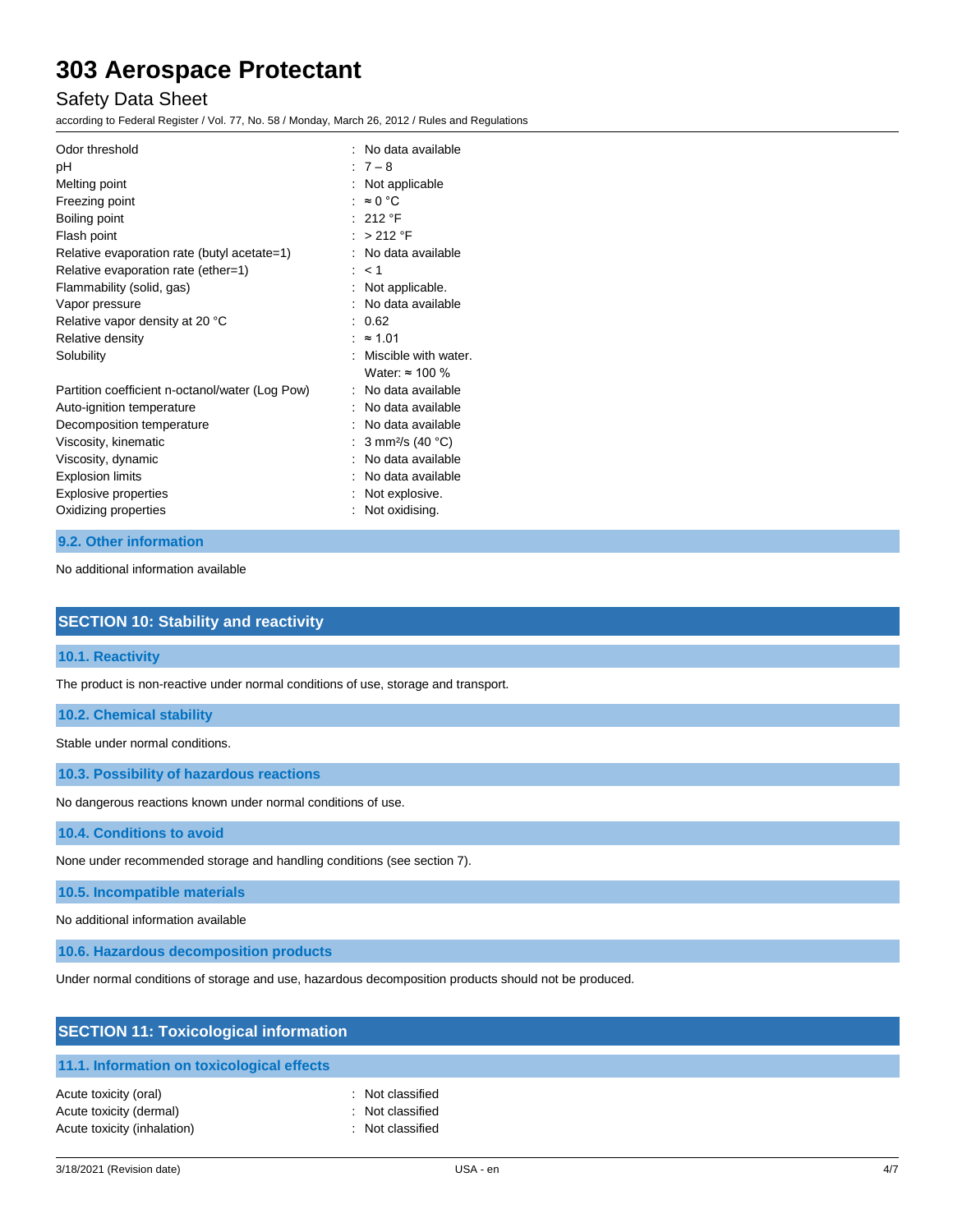## Safety Data Sheet

according to Federal Register / Vol. 77, No. 58 / Monday, March 26, 2012 / Rules and Regulations

| Skin corrosion/irritation         | : Not classified<br>pH: 7 - 8  |
|-----------------------------------|--------------------------------|
| Serious eye damage/irritation     | : Not classified<br>pH: 7 - 8  |
| Respiratory or skin sensitization | : Not classified               |
| Germ cell mutagenicity            | : Not classified               |
| Carcinogenicity                   | : Not classified               |
| Reproductive toxicity             | : Not classified               |
| STOT-single exposure              | : Not classified               |
| STOT-repeated exposure            | : Not classified               |
| Aspiration hazard                 | : Not classified               |
| Viscosity, kinematic              | : 3 mm <sup>2</sup> /s (40 °C) |

| <b>SECTION 12: Ecological information</b> |                                                                                                                           |
|-------------------------------------------|---------------------------------------------------------------------------------------------------------------------------|
| 12.1. Toxicity                            |                                                                                                                           |
| Ecology - general                         | : The product is not considered harmful to aquatic organisms or to cause long-term adverse<br>effects in the environment. |
| 12.2. Persistence and degradability       |                                                                                                                           |
| No additional information available       |                                                                                                                           |
| 12.3. Bioaccumulative potential           |                                                                                                                           |
| No additional information available       |                                                                                                                           |
| 12.4. Mobility in soil                    |                                                                                                                           |
| No additional information available       |                                                                                                                           |
| 12.5. Other adverse effects               |                                                                                                                           |
| No additional information available       |                                                                                                                           |

| <b>SECTION 13: Disposal considerations</b> |                                                                                               |
|--------------------------------------------|-----------------------------------------------------------------------------------------------|
| 13.1. Disposal methods                     |                                                                                               |
| Waste treatment methods                    | : Dispose of contents/container in accordance with licensed collector's sorting instructions. |

| <b>SECTION 14: Transport information</b>   |                  |  |
|--------------------------------------------|------------------|--|
| In accordance with DOT / TDG / IMDG / IATA |                  |  |
| 14.1. UN number                            |                  |  |
| Not regulated for transport                |                  |  |
| 14.2. UN proper shipping name              |                  |  |
| Proper Shipping Name (DOT)                 | : Not applicable |  |
| Proper Shipping Name (TDG)                 | : Not applicable |  |
| Proper Shipping Name (IMDG)                | : Not applicable |  |
| Proper Shipping Name (IATA)                | : Not applicable |  |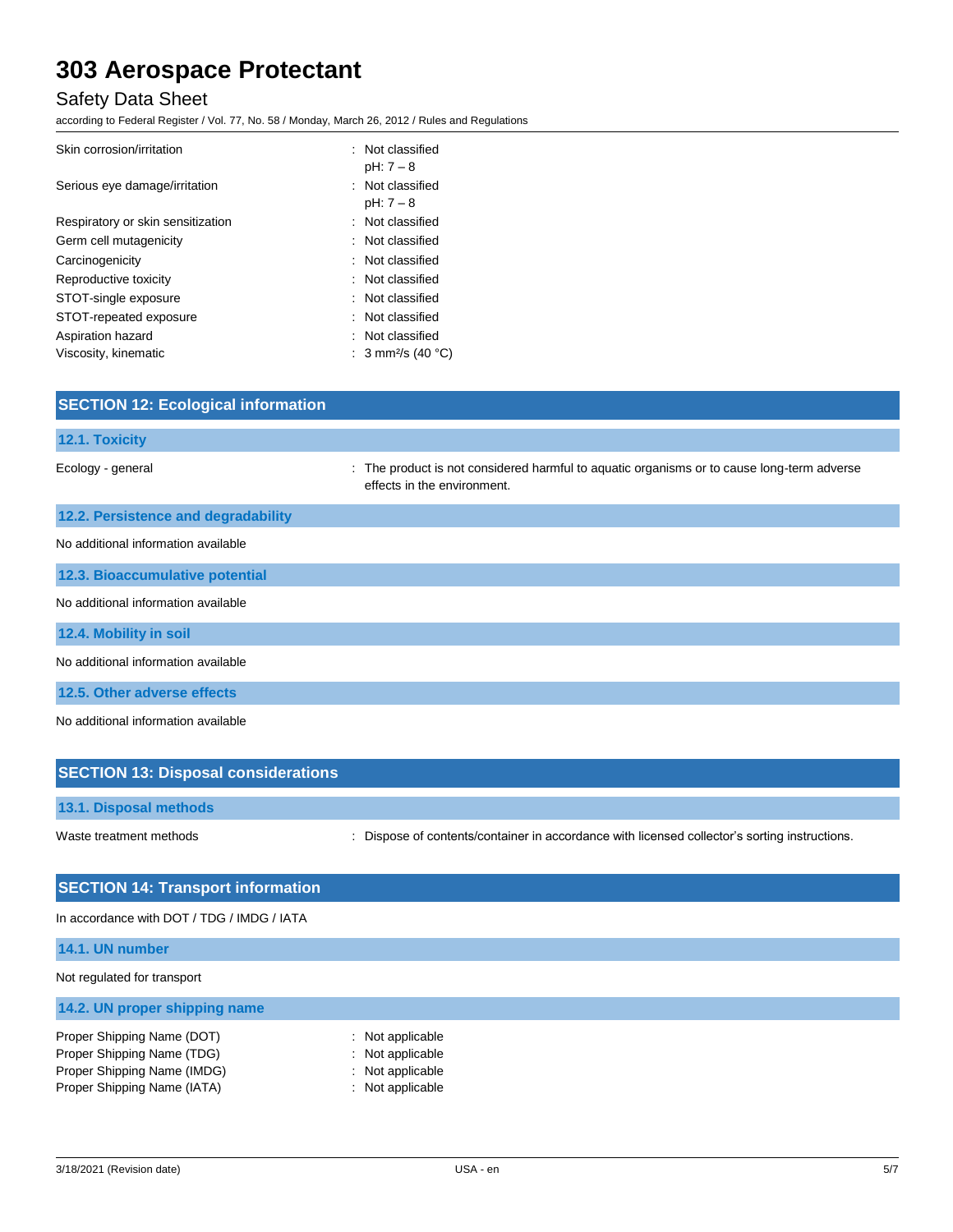## Safety Data Sheet

according to Federal Register / Vol. 77, No. 58 / Monday, March 26, 2012 / Rules and Regulations

| 14.3. Transport hazard class(es)                                                                                                      |                                                                      |                |                                    |              |  |  |
|---------------------------------------------------------------------------------------------------------------------------------------|----------------------------------------------------------------------|----------------|------------------------------------|--------------|--|--|
| <b>DOT</b><br>Transport hazard class(es) (DOT)                                                                                        | : Not applicable                                                     |                |                                    |              |  |  |
| <b>TDG</b><br>Transport hazard class(es) (TDG)                                                                                        | : Not applicable                                                     |                |                                    |              |  |  |
| <b>IMDG</b><br>Transport hazard class(es) (IMDG)                                                                                      | : Not applicable                                                     |                |                                    |              |  |  |
| <b>IATA</b><br>Transport hazard class(es) (IATA)                                                                                      | : Not applicable                                                     |                |                                    |              |  |  |
| 14.4. Packing group                                                                                                                   |                                                                      |                |                                    |              |  |  |
| Packing group (DOT)<br>Packing group (TDG)<br>Packing group (IMDG)<br>Packing group (IATA)                                            | Not applicable<br>Not applicable<br>Not applicable<br>Not applicable |                |                                    |              |  |  |
| <b>14.5. Environmental hazards</b>                                                                                                    |                                                                      |                |                                    |              |  |  |
| Other information                                                                                                                     | : No supplementary information available.                            |                |                                    |              |  |  |
| 14.6. Special precautions for user                                                                                                    |                                                                      |                |                                    |              |  |  |
| <b>DOT</b><br>No data available                                                                                                       |                                                                      |                |                                    |              |  |  |
| <b>TDG</b><br>No data available                                                                                                       |                                                                      |                |                                    |              |  |  |
| <b>IMDG</b><br>No data available                                                                                                      |                                                                      |                |                                    |              |  |  |
| <b>IATA</b><br>No data available                                                                                                      |                                                                      |                |                                    |              |  |  |
| 14.7. Transport in bulk according to Annex II of MARPOL 73/78 and the IBC Code                                                        |                                                                      |                |                                    |              |  |  |
| Not applicable                                                                                                                        |                                                                      |                |                                    |              |  |  |
| <b>SECTION 15: Regulatory information</b>                                                                                             |                                                                      |                |                                    |              |  |  |
| 15.1. US Federal regulations                                                                                                          |                                                                      |                |                                    |              |  |  |
| Commercial status of components according to the United States Environmental Protection Agency's Toxic Substances Control Act (TSCA): |                                                                      |                |                                    |              |  |  |
| <b>Name</b>                                                                                                                           | <b>CAS-No.</b>                                                       | <b>Listing</b> | <b>Commercial</b><br><b>status</b> | <b>Flags</b> |  |  |
| 15.2. International regulations                                                                                                       |                                                                      |                |                                    |              |  |  |
| <b>CANADA</b>                                                                                                                         |                                                                      |                |                                    |              |  |  |
| No additional information available                                                                                                   |                                                                      |                |                                    |              |  |  |
| <b>EU-Regulations</b>                                                                                                                 |                                                                      |                |                                    |              |  |  |

No additional information available